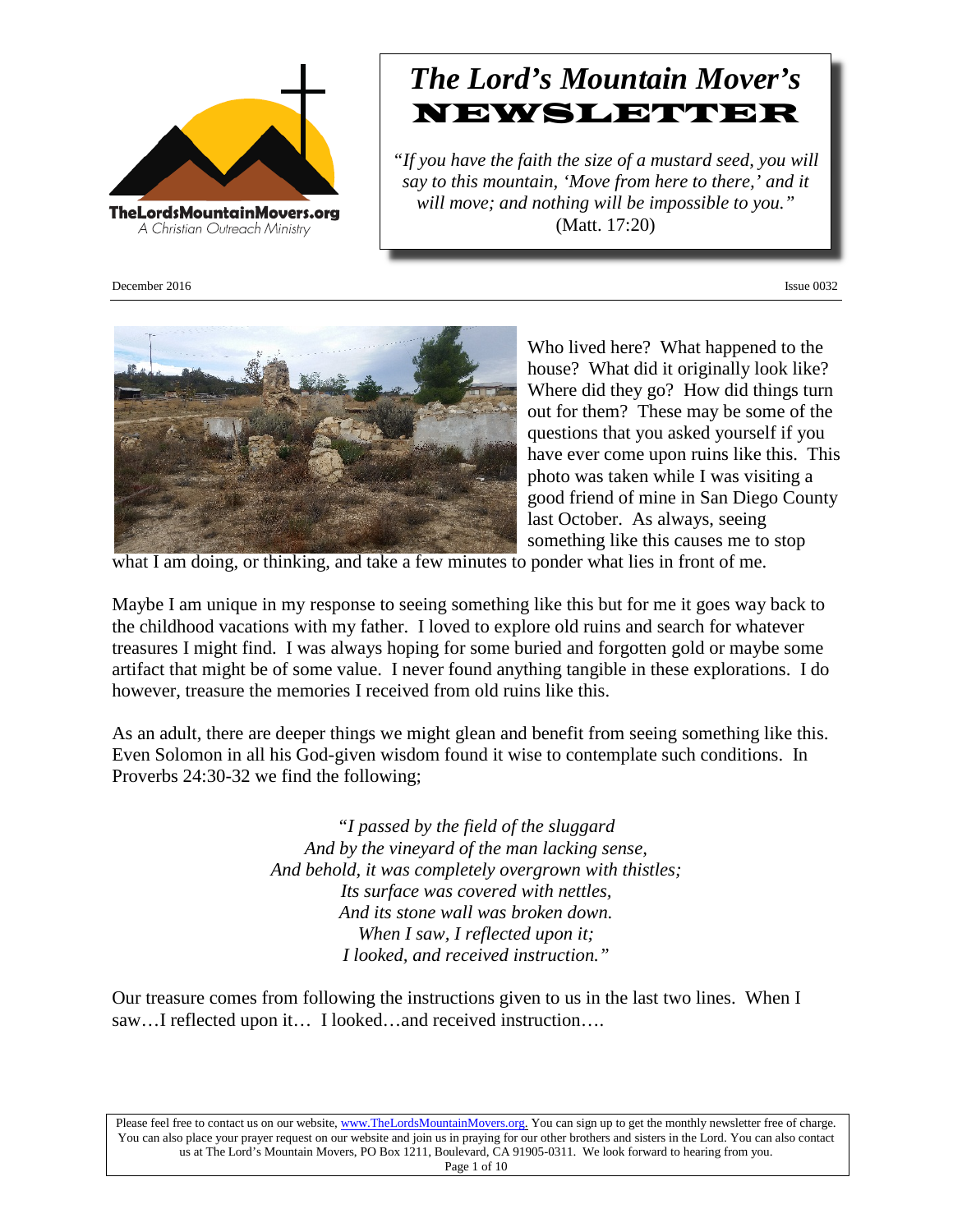

#### **When I saw…I reflected upon it… I looked…and received instruction….**

Today we could say, When I read… I received… When I prayed…I understood… When I acted…I matured…

Jesus, after teaching a large crowd of people spoke the following parable;

*"Therefore everyone who hears these words of Mine and acts on them, may be compared to a wise man who built his house on the rock. And the rain fell, and the floods came, and the winds blew and slammed against that house; and yet it did not fall, for it had been founded on the rock. Everyone who hears these words of Mine and does not act on them, will be like a foolish man who built his house on the sand. The rain fell, and the floods came, and the winds blew and slammed against that house; and it fell—and great was its fall."* (Matthew 7:24-27)

The key here is the first line, *"hears these words of Mine and acts on them."* (emphasis mine) Just like Solomon's words in Proverbs 24:32, "*When I saw, I reflected upon it; I looked, and received instruction."* There is an essential link, or process, that is necessary for us to gain from life's experiences, whether ours or someone else's. If we are going to gain, mature, and become stronger from these experiences then we must become invested in them.

A wise man learns from his mistakes; a wiser man learns from the mistakes of others. We have a wonderful place where we can go to learn from the mistakes of others. The Bible. We can get God's perspective on a myriad of life's situations and what He expects from His children. We do not have to learn the hard way and we can share God's word with others so they don't have to either.

Do you like the promises of God? I do! Well in the parable mentioned above Jesus makes two promises, 1) If we build our house (lives) on a firm foundation then we can withstand the storms of life. 2) If we do not then we will fall. Two promises given, one to the positive and the other to the negative. Which one would you prefer? If it is the first one then we need to follow Jesus' instructions, *"hears these words of Mine and acts on them."*

Application, application, application! Have you ever met someone who could quote countless Scriptures but not walk a single verse? They count themselves to be wise yet they are not. There is an old saying that goes, wisdom is knowledge applied. There is even an older saying that goes, *"Therefore everyone who hears these words of Mine and acts on them, may be compared* 

Please feel free to contact us on our website, ww[w.TheLordsMountainMovers.o](http://www.thelordsmountainmovers.org/)rg. You can sign up to get the monthly newsletter free of charge. You can also place your prayer request on our website and join us in praying for our other brothers and sisters in the Lord. You can also contact us at The Lord's Mountain Movers, PO Box 1211, Boulevard, CA 91905-0311. We look forward to hearing from you. Page 2 of 10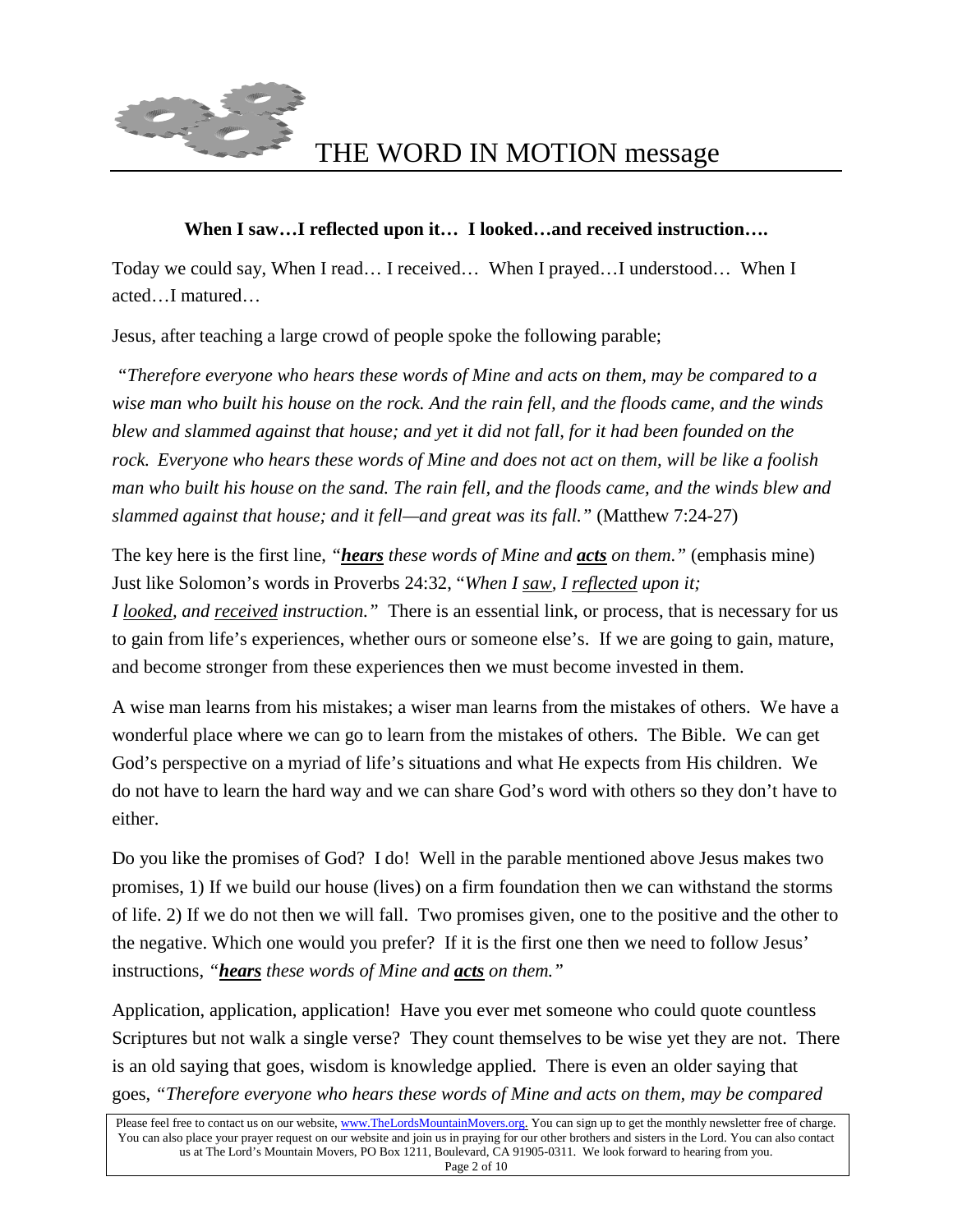*to a wise man"* (Matthew 7:24) James teaches us that faith without works is dead i.e. useless. The same principle applies here, knowing God's word and not applying it is useless. Stephen Covey wrote, "to learn and not to do is really not to learn. To know and not to do is really not to know."

Let's not just be hearers or readers of God's word, let's be doers of it!

The writer of Hebrews, when speaking on God's chastisement, discipline, and training says the following; *"All discipline for the moment seems not to be joyful, but sorrowful; yet to those who have been trained by it, afterwards it yields the peaceable fruit of righteousness."* Hebrews 12:11 (emphasis mine) We cannot pick up real tangible usable knowledge through osmosis or by proxy, we must be as invested in it as much as God is invested in us.

Sometimes it hurts to watch others go through a tough trial when they didn't have to. It almost always hurts to be the one who is going through the unnecessary trial. But God, acting like our loving heavenly Father, uses our mistakes as a means of making us stronger, more mature, and hopefully wiser. It can be almost impossible to think clearly or rationally in the midst of a tough experience, but once the smoke clears so does our thinking. I am sure you have heard it said that hindsight is 20/20. Being willing, and able, to reflect on a trial or tribulation and glean from it can aid us in not having to repeat painful experiences unnecessarily. The choice of course is ours to make.

Let's get the ball rolling! Let's become as invested in our life as God is. Start by reading God's word and praying for insight. Then let's take that head knowledge to heart and apply His word into our daily lives. Let's willingly be trained up and desire to receive that, "*the peaceable fruit of righteousness."* Let's grow into that mature man or woman that God desires us to be. The return you get will be proportional to the investment you make. I can't do it for you and you can't do it for me. It is a personal commitment that will yield personal dividends that others will profit from, and God will be pleased with.

### **When I saw…I reflected upon it… I looked…and received instruction….**

A simple equation my brothers and sisters in Christ. Others do not have to see a life in ruins but a life from the ruins. May the Lord bless your time with Him and in His word. May this reflect in your life so others can desire Who you know. Amen

In His service, Pastor Pete

Please feel free to contact us on our website, ww[w.TheLordsMountainMovers.o](http://www.thelordsmountainmovers.org/)rg. You can sign up to get the monthly newsletter free of charge. You can also place your prayer request on our website and join us in praying for our other brothers and sisters in the Lord. You can also contact us at The Lord's Mountain Movers, PO Box 1211, Boulevard, CA 91905-0311. We look forward to hearing from you. Page 3 of 10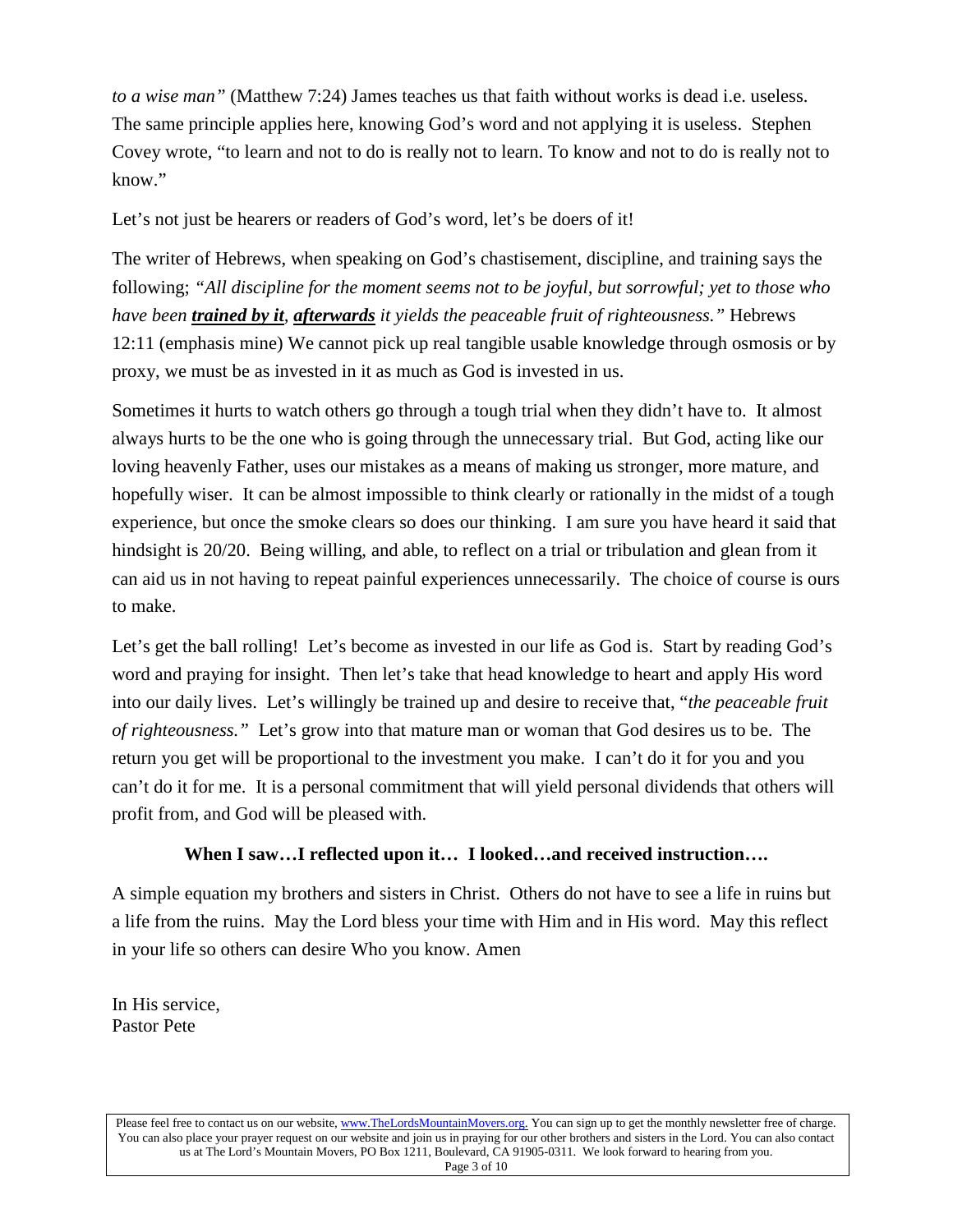## BE A BARNABAS

Who or What owns you?

I hope we all see that as a rhetorical question and easily answer to ourselves that it is Christ! Could there be anything or anyone else for us? Now, would others around us say the same thing if they asked, 'Who or What owned us?'

I have noticed within myself that I have struggled more and more around certain unbelievers. Yes, my boss. I struggle with not becoming bitter. Daily I need to be reminded what I have gained in Christ and remember who I am without Him owning me. It is hard to be around someone who complains all day long and not become a complainer yourself. The thing is, he is in a lot of pain from several surgeries and I am not. Yet still I find myself complaining and sometimes it is just about him.

When I look at my reflection in the Word of God, I see that we shouldn't be this way. *"Therefore, my dear friends, as you have always obeyed—not only in my presence, but now much more in my absence—continue to work out your salvation with fear and trembling, for it is God who works in you to will and to act in order to fulfill his good purpose. Do everything without grumbling or arguing, so that you may become blameless and pure, "children of God without fault in a warped and crooked generation." Then you will shine among them like stars in the sky"* Philippians 2:12-15 NIV

After the gentle reminder from the Spirit of God we can be put back on the right track. We have a choice about how we let those around us run our emotions. It is so easy to get sucked into something like this especially when we are exposed to it on a daily basis. Sometimes we can run from the things that bother us. Sometimes God allows those things to exist in our lives so we can see where we fall short and this provides us with an opportunity to work on ourselves. We can do all things through Him who strengthens us, so let us live out our faith exemplifying *that* to the faithful and the faithless, being steadfast in prayer for one another.

Be blessed in Him,

## *Brother Daniel Rodney*

## **We want you!**

That's right; the Lord's Mountain Movers Ministry wants you to be a bigger part of what we are doing in God's kingdom. We have received several contributions for your newsletter and thank those of you who have taken the time to send your submissions. We hope that more of you will share some of the talents God has given to you through writing, drawing, etc. Keep them coming. If you send something you need to have back, we will be glad to return it to you, just let us know.

Please feel free to contact us on our website, ww[w.TheLordsMountainMovers.o](http://www.thelordsmountainmovers.org/)rg. You can sign up to get the monthly newsletter free of charge. You can also place your prayer request on our website and join us in praying for our other brothers and sisters in the Lord. You can also contact us at The Lord's Mountain Movers, PO Box 1211, Boulevard, CA 91905-0311. We look forward to hearing from you. Page 4 of 10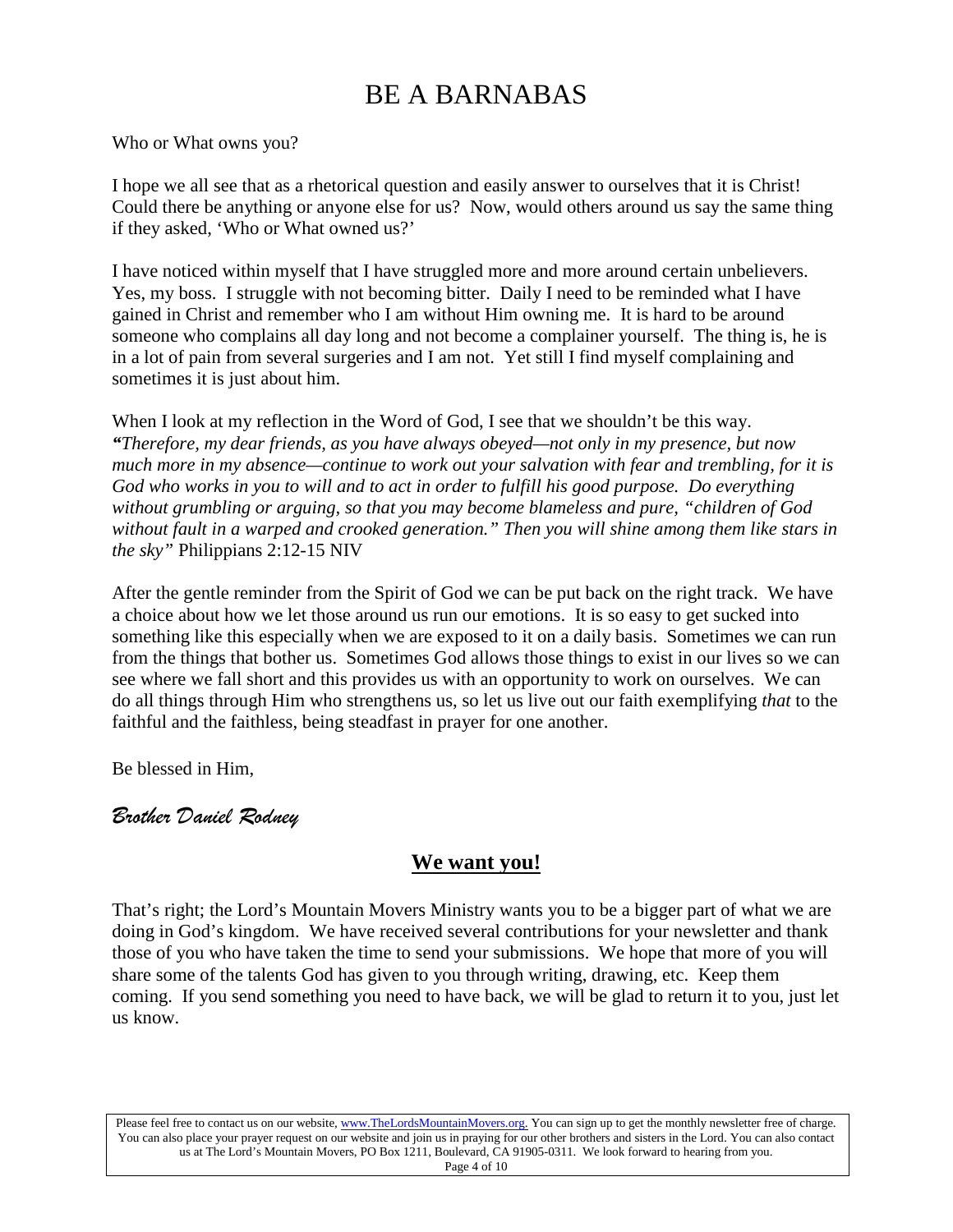

Greetings to all our brothers and sisters in Christ who receive our newsletter through the mail. Due to financial constraints, we have revised the way we do our prayer requests. We are currently posting and maintaining all prayers requested on the Internet so your brothers and sisters all over the world can continue to pray for your petitions and praise God for the ones He has already answered.

We are encouraged by the work that God has already done through so many people praying for the needs of those they do not even know. What a privilege we have to go before the throne of God with our requests and the requests of others. Let us keep praying and seeking His will for our lives and the lives of others. If you have a prayer request you would like added to next month's newsletter and/or posted on the ministry website, please fill out the form below and mail it to us. Previous prayer requests are still there on the website for people to read. We are wondering if your prayer has been answered yet? We want to know and share it with everyone else who reads the newsletter, so keep us updated. We look forward to hearing from you and standing in the gap as a prayer warrior. Please note that we will be removing older prayer requests, especially when we do not hear about updates. The newest requests are at the top of the list and the oldest requests are at the bottom of the list. These will remain on our website prayer list.

### **November - December 2016 Prayer List**

| Winifred W.  Pray that he remains healthy and the he will be released soon and that the attacks<br>on our chapel & pastor get resolved and services are restored.              |
|--------------------------------------------------------------------------------------------------------------------------------------------------------------------------------|
| George L George has been ill in the hospital; he is 89 years old. Pray that he survives and<br>can go home. And that I (Tom M.) may be able to take him fishing one last time. |
| GabrielPrayer that chapel services to run smother and for the KAIROS program to<br>continue.                                                                                   |
| Robert M. Asks for prayer and healing for Rudy, Betsy & Maria (Valley fever and Carpel<br>tunnel)                                                                              |
|                                                                                                                                                                                |
| Matlock Requests for prayer for a closer relationship with his son.                                                                                                            |
|                                                                                                                                                                                |
|                                                                                                                                                                                |

Please feel free to contact us on our website, ww[w.TheLordsMountainMovers.o](http://www.thelordsmountainmovers.org/)rg. You can sign up to get the monthly newsletter free of charge. You can also place your prayer request on our website and join us in praying for our other brothers and sisters in the Lord. You can also contact us at The Lord's Mountain Movers, PO Box 1211, Boulevard, CA 91905-0311. We look forward to hearing from you. Page 5 of 10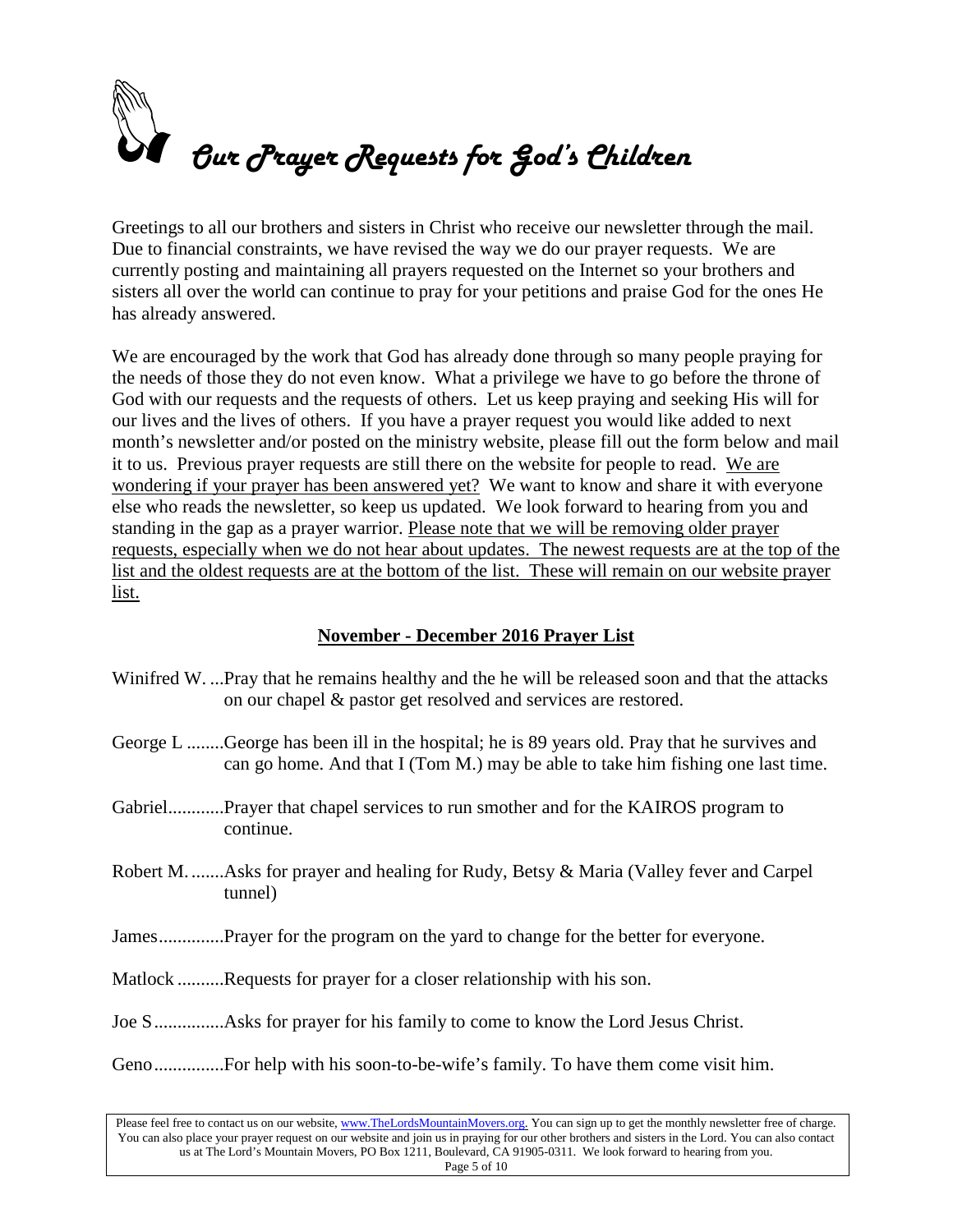Pastor Jack .....We pray for his health to improve and to get instruments on the yard.

Tom S.............Asked for prayer to be able to spend time with his wife.

Bob &

- Gina N............Asking for prayer for the family… They suddenly lost their 36-year-old daughter, Laura, after complications from elective Dental surgery. She is survived by her Husband and 2-1/2-year-old son. The Family is struggling to understand this sudden loss. Pray for their healing.
- Dave G. ..........Asks for continued prayer for favor in appeal, family, delivery from excessive incarceration, re-unification of marriage and children, provision to fund all needs and continued blessings to this ministry. Pray that AB1909 will be retroactive.
- Sebastian M....Requests prayer for his children, that the Lord will soften their hearts and they will turn to Jesus for salvation.
- Hazel C...........Pray for her condition to improve. She is now in a convalescent hospital.
- Alice S............Brother "Tee" prays for her and her kids during a difficult time and transition in her life.
- Helen C. .........Keep Helen and her son "Tee" In prayer for safety and guidance from the Lord.
- John L.............Pray for his family's healing. He lost his son Michael who went to be with the Lord. He died of congestive heart failure in his early 20's.
- Roger C..........Prayer for him in his current situation that it will be resolved soon.
- Anthony S. .....Pray that my brothers in Christ; get blessed, have a speedy trial and go home soon.
- Steve T. ..........Pray for God's favor over trial- strength in fasting prayer, soften his wife's heart and not divorce him.
- Maurice A. .....Request urgent prayer for his young niece not to be tried as an adult and for his warrant to be dismissed.
- Richard L. ......Please pray that he gets right with the Lord before he gets a life sentence, he is messing up bad.
- J. Jackson .......Request prayer for Soledad Prison and its staff. Prayer for the Jackson and Packer family that God would become the center of their lives and reunify them again. Prayer that I will be a good person and husband and we will have a good life together.
- Joshua H.........Pray to take me away from drugs and bless me with a new life and family of my own.

Please feel free to contact us on our website, ww[w.TheLordsMountainMovers.o](http://www.thelordsmountainmovers.org/)rg. You can sign up to get the monthly newsletter free of charge. You can also place your prayer request on our website and join us in praying for our other brothers and sisters in the Lord. You can also contact us at The Lord's Mountain Movers, PO Box 1211, Boulevard, CA 91905-0311. We look forward to hearing from you. Page 6 of 10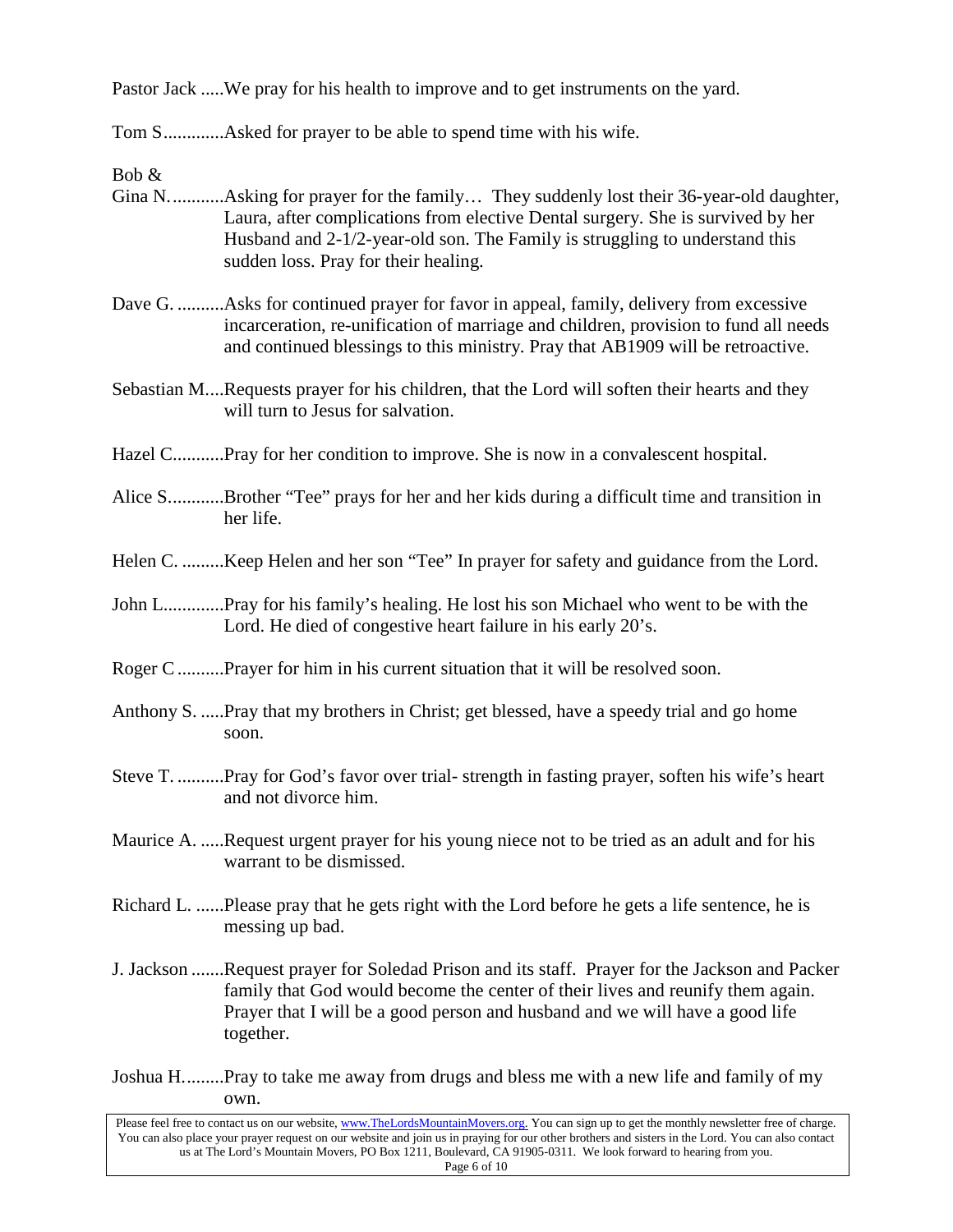- Timothy R. .....Pray that all families stop lying and tearing fathers from their kids and wife. Prayer for the Lord's blessing in court case and trial.
- Pete C.............Keep him in prayer that he will continue to run to the Lord and not from Him. UPDATE: He is back to health, working hard and back in the fold of Christ and Christian brothers. AMEN

This Ministry..Please pray for this ministry that we may be girded up with faith and strength to keep this ministry going to spread the Lord's word.

\_\_\_\_\_\_\_\_\_\_\_\_\_\_\_\_\_\_\_\_\_\_\_\_\_\_\_\_\_\_\_\_\_\_\_\_\_\_\_\_\_\_\_\_\_\_\_\_\_\_\_\_\_\_\_\_\_\_\_\_\_\_\_\_\_\_\_\_\_\_\_\_\_\_\_ \_\_\_\_\_\_\_\_\_\_\_\_\_\_\_\_\_\_\_\_\_\_\_\_\_\_\_\_\_\_\_\_\_\_\_\_\_\_\_\_\_\_\_\_\_\_\_\_\_\_\_\_\_\_\_\_\_\_\_\_\_\_\_\_\_\_\_\_\_\_\_\_\_\_\_

\_\_\_\_\_\_\_\_\_\_\_\_\_\_\_\_\_\_\_\_\_\_\_\_\_\_\_\_\_\_\_\_\_\_\_\_\_\_\_\_\_\_\_\_\_\_\_\_\_\_\_\_\_\_\_\_\_\_\_\_\_\_\_\_\_\_\_\_\_\_\_\_\_\_\_ \_\_\_\_\_\_\_\_\_\_\_\_\_\_\_\_\_\_\_\_\_\_\_\_\_\_\_\_\_\_\_\_\_\_\_\_\_\_\_\_\_\_\_\_\_\_\_\_\_\_\_\_\_\_\_\_\_\_\_\_\_\_\_\_\_\_\_\_\_\_\_\_\_\_\_ \_\_\_\_\_\_\_\_\_\_\_\_\_\_\_\_\_\_\_\_\_\_\_\_\_\_\_\_\_\_\_\_\_\_\_\_\_\_\_\_\_\_\_\_\_\_\_\_\_\_\_\_\_\_\_\_\_\_\_\_\_\_\_\_\_\_\_\_\_\_\_\_\_\_\_

The Lord's Mountain Movers - Prayer request Person requesting prayer \_\_\_\_\_\_\_\_\_\_\_\_\_\_\_\_\_\_\_\_\_\_\_\_\_\_\_\_\_\_\_\_\_\_\_\_\_\_\_\_\_\_\_\_\_\_\_\_\_\_\_\_\_\_ Pray for:

Nature of request:

\_\_\_\_\_\_\_\_\_\_\_\_\_\_\_\_\_\_\_\_\_\_\_\_\_\_\_\_\_\_\_\_\_\_\_\_\_\_\_\_\_\_\_\_\_\_\_\_\_\_\_\_\_\_\_\_\_\_\_\_\_\_\_\_\_\_\_\_\_\_\_\_\_\_\_ Place request on Ministry website Yes No Place request in Newsletter Yes No (Use back of request if necessary. You can also use blank paper)

Mail to: The Lord's Mountain Movers, PO Box 1211, Boulevard, CA 91905-0311

The Lord's Mountain Movers - Prayer request Person requesting prayer Pray for:

Nature of request:

Place request on Ministry website Yes No Place request in Newsletter Yes No (Use back of request if necessary. You can also use blank paper)

Mail to: The Lord's Mountain Movers, PO Box 1211, Boulevard, CA 91905-0311

Please feel free to contact us on our website, ww[w.TheLordsMountainMovers.o](http://www.thelordsmountainmovers.org/)rg. You can sign up to get the monthly newsletter free of charge. You can also place your prayer request on our website and join us in praying for our other brothers and sisters in the Lord. You can also contact us at The Lord's Mountain Movers, PO Box 1211, Boulevard, CA 91905-0311. We look forward to hearing from you. Page 7 of 10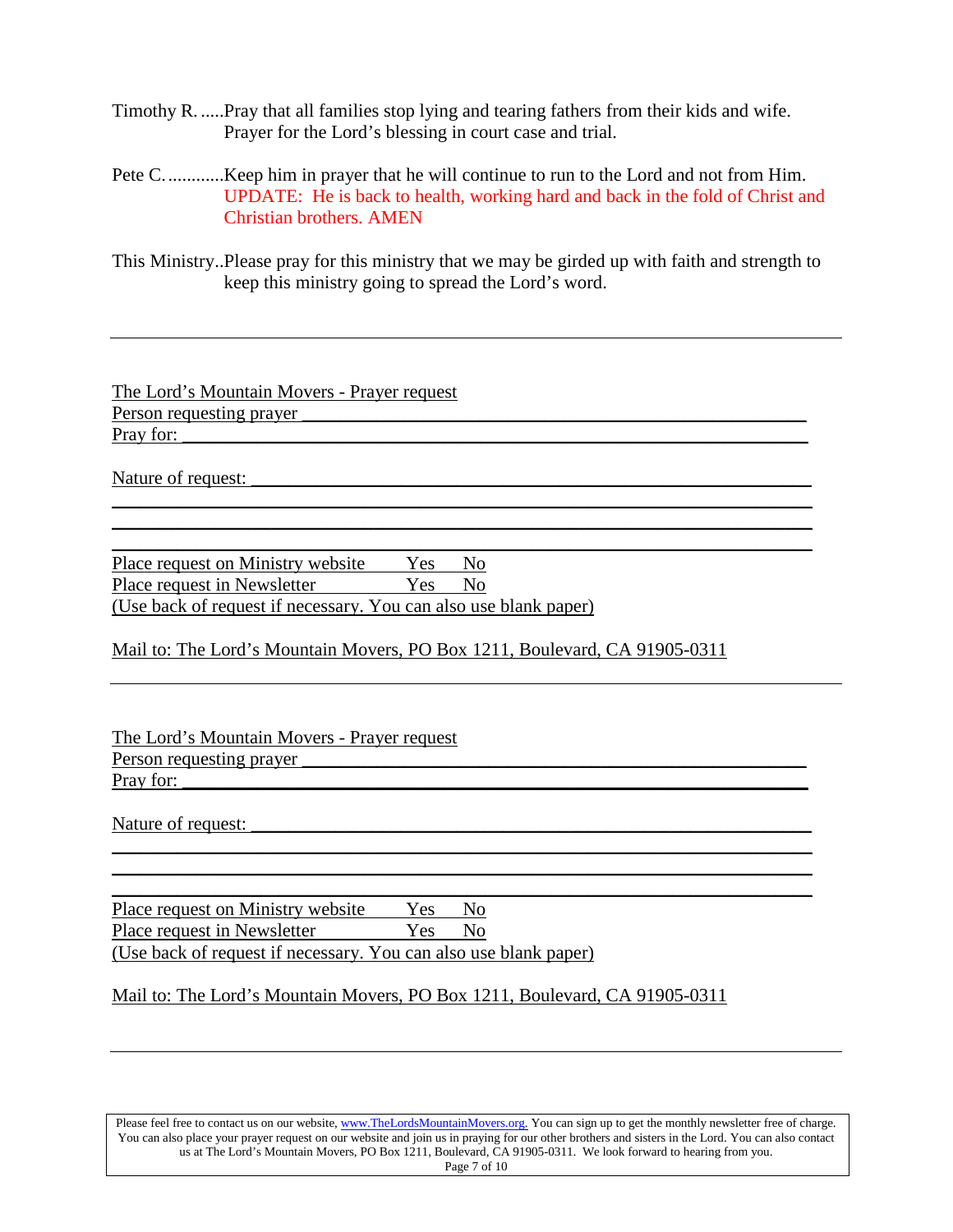This page left Blank Intentionally

Please feel free to contact us on our website, ww[w.TheLordsMountainMovers.o](http://www.thelordsmountainmovers.org/)rg. You can sign up to get the monthly newsletter free of charge. You can also place your prayer request on our website and join us in praying for our other brothers and sisters in the Lord. You can also contact us at The Lord's Mountain Movers, PO Box 1211, Boulevard, CA 91905-0311. We look forward to hearing from you. Page 8 of 10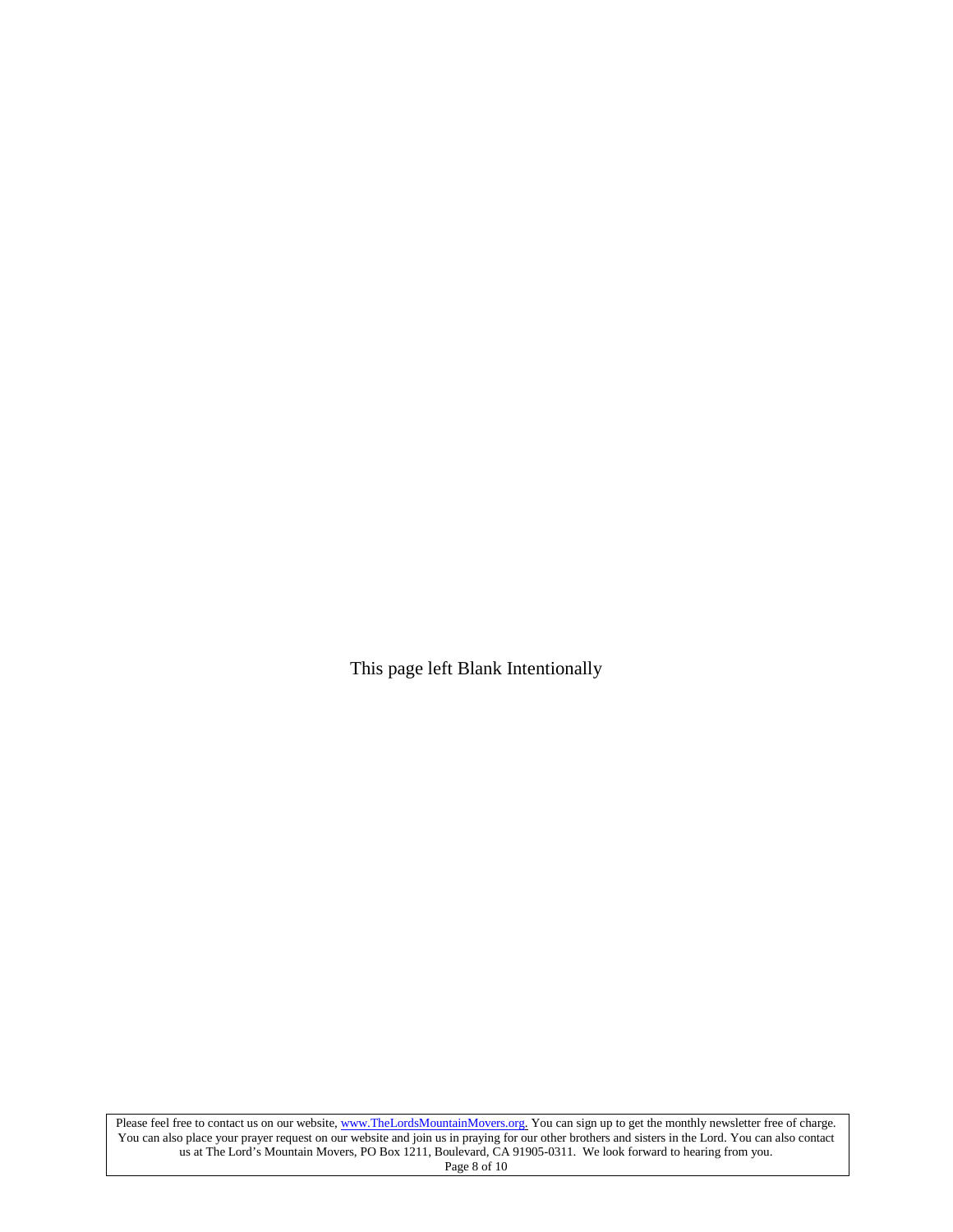Merry Christmas or Mary's Christmas! December 2016

Greetings to my family and friends,

What is the first thing that pops into your mind when you hear someone say, Merry Christmas? What fond memories do you have, or expect to create during this holiday season?

Can you recollect ringing a doorbell and being welcomed into a warm home that was filled with joy? Or do you think about the knock on the inn's door that creaked open just enough to say, Sorry there's no room for you here?

Does the smell of fresh baked cookies, pies, and honey baked ham stir up and tantalize your senses? Or do you imagine the smell of sheep, goats, and oxen standing close by?

Do you remember ornate decorations and brightly flashing lights covering the inside and outside of your house, and the homes around you? Or do you envision the cold bare walls of a dimly lit livestock shelter?

Are you reminded of excited children in their pajamas, all tucked into warm beds? Or do you recall a newborn baby wrapped in swaddling clothes, lying on cold stalks of straw?

There is quite a contrast between Merry Christmas and Mary's Christmas, isn't there.

It seems like every year the store shelves become stocked with Christmas decorations earlier and earlier. Advertisers start hammering away at your senses before our summer clothing gets put up for the winter. It has become a relentless attack on your pocketbook, time, energy, and most importantly, your focus on what the celebration is all about.

"Hark the herald angels sing…" What were they singing about again? Oh yeah, something about a newborn king. Wasn't He born on Black Friday, no no, I think it was Cyber-Monday? "Si - lent night, Ho - ly night…all is calm, all is…" Yeah, who are you trying to kid? Those have to be two different nights, right? When was the last time you had even *one* of those?

I'm trying to imagine God watching all this from heaven. Here we are frantically buying, wrapping and stuffing gifts under a decorated tree. All the while we're forgetting that the greatest "free" gift was unwrapped and hung on a tree. We buy things to make people happy, God purchased people to make them whole. We buy things and go into debt; God paid the debt so we could be free. I wonder if Jesus is still saying, "Father, forgive them, for they know not what they do."

I think things need to change. We don't have to throw the baby out with the bathwater, but maybe it's time to drain the tub and see if the baby is still there! Let's take a little effort this year to set aside all the rhetoric that is the Christmas of today, and reflect on Mary's Christmas. A Christmas far removed from what we know or celebrate. Let's begin to celebrate the birth of our Savior, not once a year in stress and chaos, but everyday of the year in solemn reverence for the greatest gift only God could give.

Please feel free to contact us on our website, ww[w.TheLordsMountainMovers.o](http://www.thelordsmountainmovers.org/)rg. You can sign up to get the monthly newsletter free of charge. You can also place your prayer request on our website and join us in praying for our other brothers and sisters in the Lord. You can also contact us at The Lord's Mountain Movers, PO Box 1211, Boulevard, CA 91905-0311. We look forward to hearing from you. Page 9 of 10